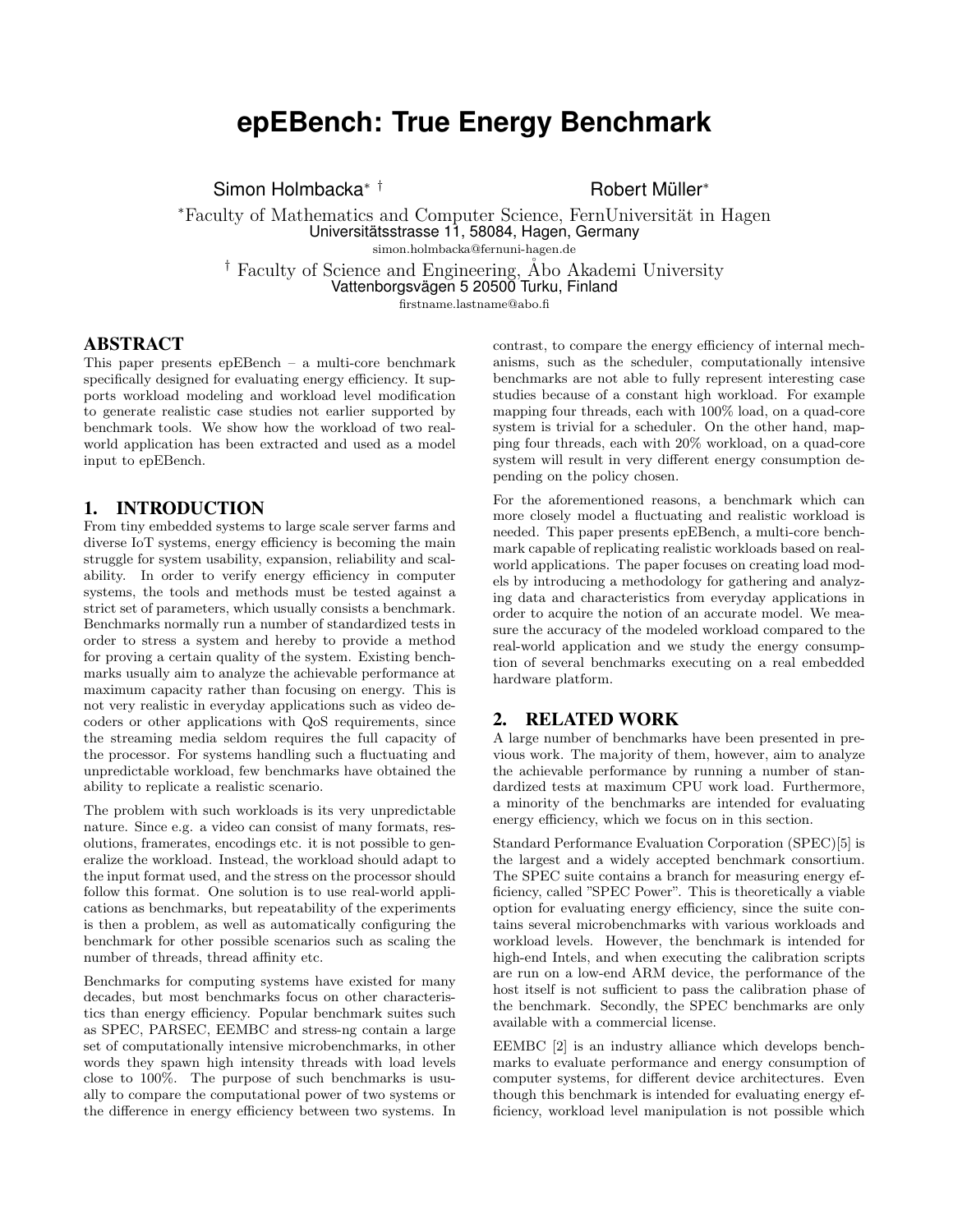one of our requirements.

MultiBench [3] utilizes workloads from out of hundred combinations and can be parameterized to vary the amount of concurrency being implemented by the algorithm. This allows the user to test the system and find out bottlenecks. Despite the various features for multi-core architectures and the possibility to scale data input, it still focuses on optimizing program performance as it lacks the capability to scale workloads regarding energy consumption. Similarly to EEMBC, MultiBench lacks the support for workload modification, which is one of the key issues in an energy benchmark. All of the currently available benchmark suites, to our knowledge, lack the support of at least one of the following features:

(1) Ability of user defined workload modification. This feature is needed to replicate the actual action of the CPU.

(2) Ability of workload level manipulation. This feature is needed to replicate the fluctuating workload levels in realworld applications.

(3) Automatized execution. This feature is needed to enable repeatability in experiments.

### 3. WORKLOAD MODELS

To replicate realistic energy consumption, the power dissipated by the CPU must be accurate to the real-world case. This means that the CPU must operate in a similar way when executing the real-world application and when executing the workload model.

Finding a realistic workload model depends significantly on the application which the platform under analysis is intended for. If, for example, a computing device is most of the time idle waiting for user interaction and only performs I/O operations, the stress on the CPU will be much lower than when using an application which is used for heavy computations such as ALU or SIMD operations. Also the instruction mix will differ from application to application, and as a consequence the ratio in occupying different processing units (e.g. ALU, FPU, SIMD). Rather than fixing the workload parameters like  $Prime95^1$  and  $CoreMark^2$ , epEbench is providing a modular workload interface to which workload configuration files can be attached.

 $^{\rm 1}$ www.mersenne.org

 $^2$ www.coremark.org



*Extracting instructions.* In order to replicate a real-world application, the instructions in the chosen application must be extracted in order to be used for building the workload model. One alternative to extract instruction mixes in applications is to use the Dynamic Rio [1]. The tool allows program analysis such as profiling, performance evaluation, and bug detection. In order to collect run-time information, it uses a technique to insert code into an executable, in our case we inserted a counter after each instruction. The code is instrumented dynamically *just in time*, so no recompilation or re-linking is required.

In this work, the instruction mix of the VLC media player [7] extracted. This application was chosen based on the streaming behavior of media playback, and because it is a very popular and mature platform. The VLC[7] media player was compiled with SIMD extensions on both an x86 and on an ARM platform, after which Dynamic Rio was used to analyze the decoding of a 720p video "The Godfather trailer". Figure 1 shows the opcode break-down of the VLC playback on the x86 and the ARM platform. As seen in the figure, the workload differs depending on the platform used (and on the compiler used).

*Workload generation.* Based on the previous analysis, we model workloads with similar characteristics as the extracted opcode mixes. For this purpose load functions are created executing the prime characteristic instruction types such as add or mov. epEBench current supports 24 different load functions. These functions are called to run a certain amount of operation loops in accordance to the ratio identified in the binary analysis above. Each load function should therefore ideally execute only one instruction type in large numbers, in order to simplify the modeling process. However in practice, a fair amount of other instructions are executed beside the target operation type as well, needed to provide the functionality of the whole framework itself, such as load estimation and controlling, operation loop structure and thread management (context switch – store and recover registers). These effects must be isolated to correct the influence on the demanded model characteristic. Listing 1 shows the C implementation of a fixed point add operation. To reduce the overhead of the required while-loop, the add instructions in the while-loop are performed 20x for each instruction. epEBench then automatizes the execution of each load function according to the input workload model given.



Figure 2: Opcode mix of VLC player vs. vidplay load model.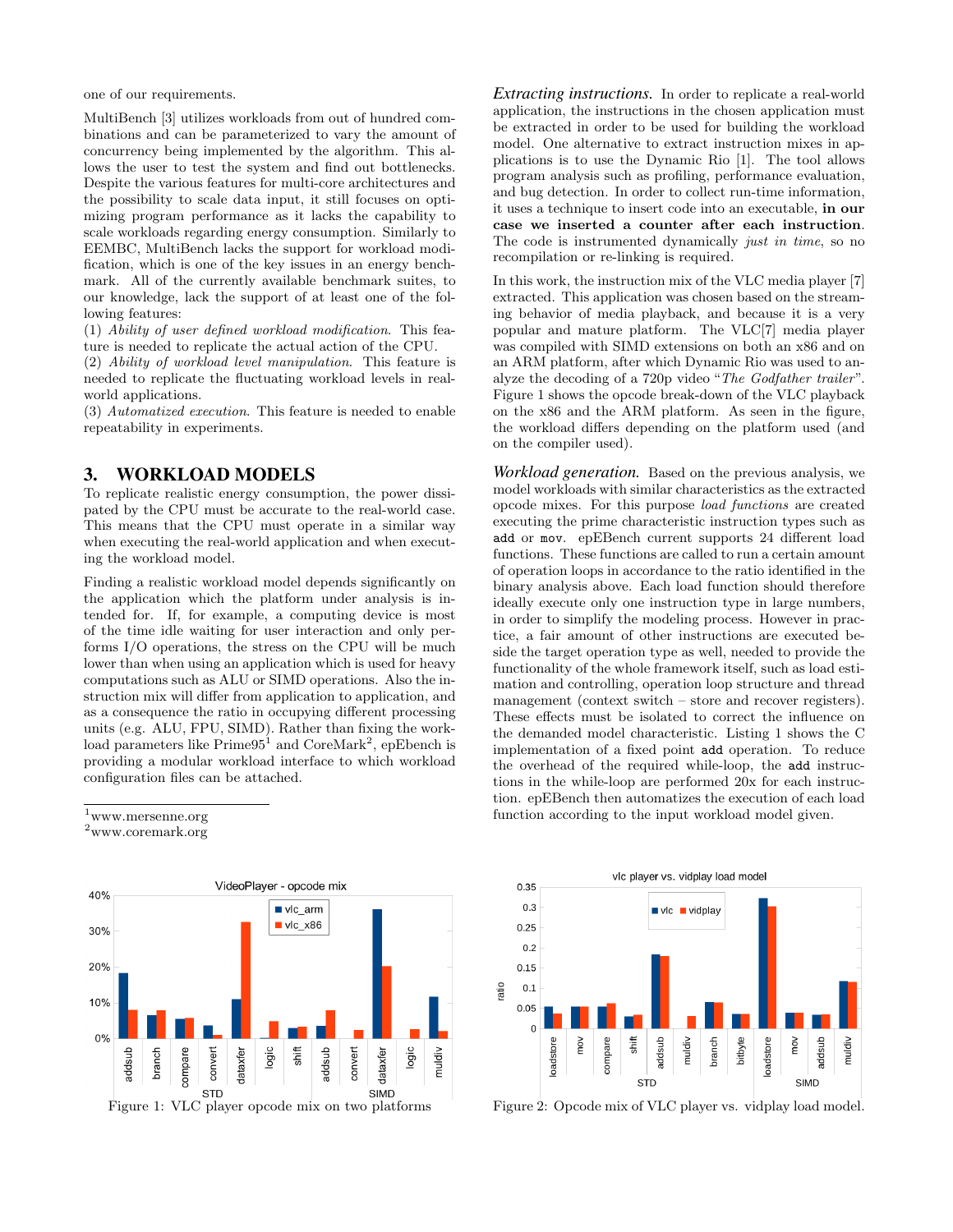

Figure 3: Unison thread and load distribution onto the cores

Dynamic RIO was then used to analyze the opcode mixes of both the real VLC player execution and the model execution on the ARM platform. Figure 2 shows a model "vidplay" comparable with the real execution with an average (absolute) deviation to the VLC binary of less 0.7%. The small number (3%) of muldiv instructions of the vidplay load is effected by the memory access pattern implementation in the relevant load functions.

```
void ∗run_iadd(int counts){
 volatile int x = 0;
 instcnt += counts * 24;
 while (counts−−) {
    x + = 1;
    x + = 2;(...)
   x+=20:
  }
}
```
Listing 1: iadd function (C code)

## 4. EPEBENCH

epEBench<sup>3</sup> is an opensource energy benchmark for POSIX compatible systems and is freely available at

https://github.com/RobertMueller/epEBench The benchmark integrates synthetic load models and enables an analytic approach in analyzing the energy efficiency of embedded multi-core systems. The key aspects of the benchmark is mainly the design to allow a wide range of parametrization to give the user the ability to stress certain aspects of the CPU while still being repeatable and realistic enough through simulating real application behavior. The most notable parameters are the Opcide mix, which is the actual instructions to replicate in the benchmark. And the Workload level manipulation which mimics the load level of the real application threads.

Figure 3 illustrates a benchmark scenario in which eight benchmark threads are mapped on 3 CPUs; six of them having a load level of 17.8% and two threads having a load level of 26.7%. This setup is used to replicate the behavior of for example a media decoder, with a load level depending on the framebuffer size, threads used, video file used etc.

*Load controller.* The major functionality of the benchmark tool is mainly provided by the model routine running in parallel unsynchronized threads. It features the model implementation, cascaded CPU load controller comprising

of the sleep time estimation, and period control loop. The control loop architecture consists of the CPU load controller used to throttle the workload level of a benchmark thread at a fixed level. As illustrated in Figure 4 the mechanism consists of the CPU load controller (top) used to minimize remaining load offset. It receives the CPU *load\_w* as feedback signal and provides a correction value to all load generator threads. The period control loop (bottom) regulates the operation time to keep a constant measurement interval for the periodic load estimation. The load generator calculates the sleep interval tsleep, in order to gain the demanded CPU load. It receives the correction value  $c$ *pucorr*  $\&$  from the load controller, and used as input to the inner PI control loop in the lower part in Figure 4. Due to the fluctuation of the operation time, caused by interference of other model tasks and OS processes, the load estimation is performed periodically with an interval of 50ms.

To generate a specific CPU load, the load-generator modulates the run and sleep intervals of the threads. The sleep period is calculated by measuring the operation time within one period to achieve the demanded average load. It is simply regarded as PWM-modulated on-off operation states  $t_{on}$ and  $t_{off}$ . The average CPU utilization U is then calculated with the following formula:  $U_{CPU} = \frac{1}{T} \int_0^T u(t) dt =$  $\frac{1}{T}\int_0^{t_{on}} U_{op}(t)dt$  where  $t_{on}$  is the operation time,  $U_{op}$  the current CPU-load and T the total period  $t_{op} + t_{sleep}$ . To estimate the idle period per thread, the operation time  $t_{op}$ is measured and the sleep period  $t_{sleep}$  is then calculated with:  $t_{sleep} = t_{op} \cdot \left(\frac{1}{U_{thread}+k_{CPU}}-1\right)$ , with the correction value  $k_{CPU}$  from the load controller and  $U_{thread}$  the demanded thread load.

*Usage.* The main routine provides a text based user-interface to configure the testbench, with the command-line arguments shown in Figure 5.

A standard test run can be invoked by entering for example. ./epebench -m vidplay -n 8 -a 3 -u 30 -t 20 This allocates eight threads distributed on three cores with



Figure 4: Load level controller in epEBench

<sup>3</sup>More technical details is found in [4].